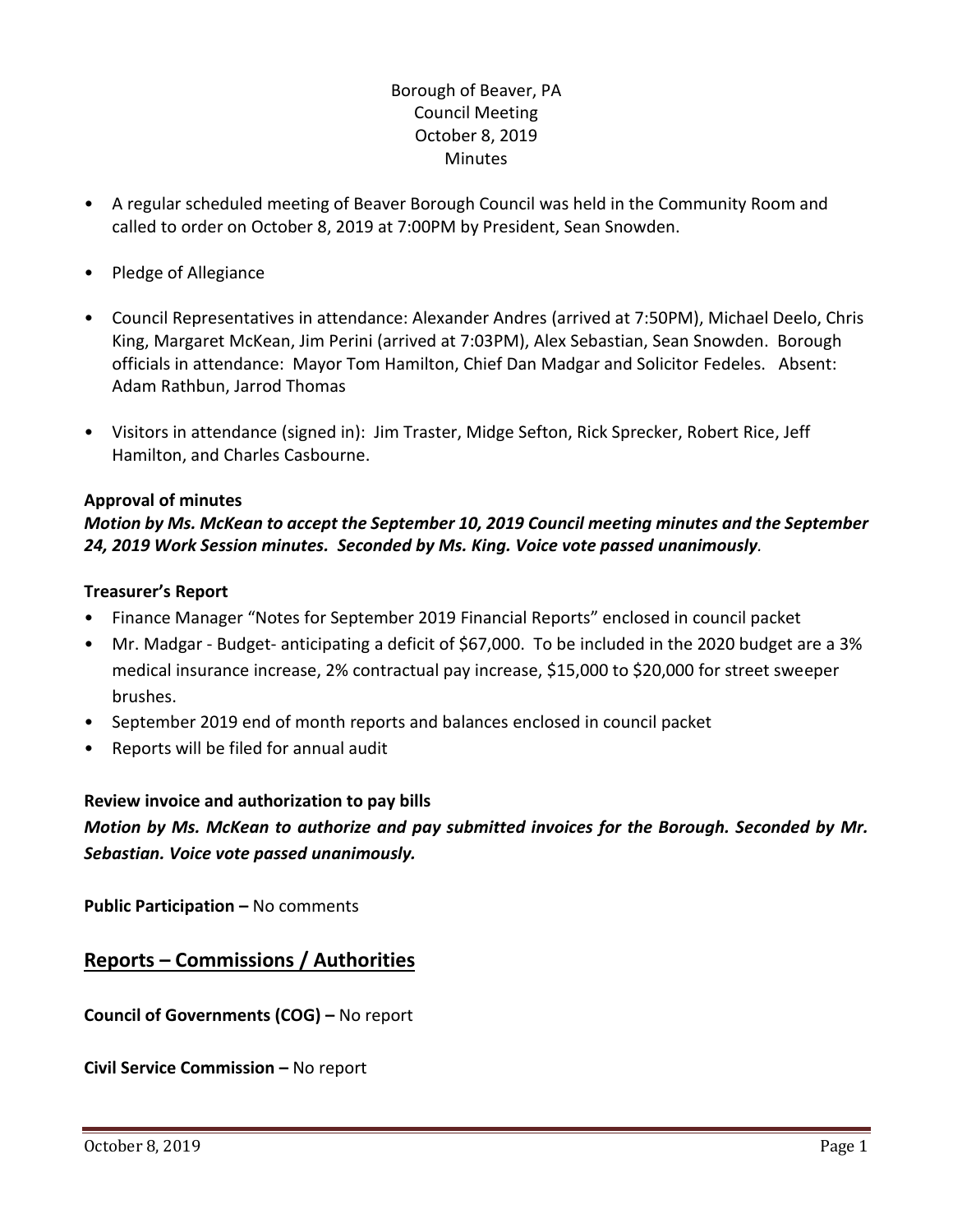# **Zoning Hearing Board (ZHB) –** Reported by Mr. Martone

• Zoning Hearing Board met on September 12, 2019 - Verizon, Howard Hanna Real Estate and Home Savings variances were all denied.

# **Planning Commission –** Reported by Mr. Rice

- September 16, 2019 minutes enclosed in council packet.
- Next meeting scheduled for October 14, 2019 at 7:00PM.

# **Tree Commission –**

- September 23, 2019 minutes enclosed in council packet
- Ms. McKean requested Ms. Hindman forward all applications to her and all Shade Tree Commission (STC) members. She attends all meetings and would like to make sure they are being responsive.
	- o Ms. Hindman stated all STC members are emailed the applications as they are received.
	- $\circ$  Mr. Snowden would like to discuss this matter further during the next work session.

# **Code Enforcement Officer Report –** Reported by Mr. Sprecker

- September 2019 report enclosed in council packet.
- $\bullet$  1004 4<sup>th</sup> Street is making progress.
	- $\circ$  Mr. Snowden and Mayor Hamilton thanked Mr. Sprecker for his continued and constant communication with the home owners.
- 345 5<sup>th</sup> Street Appeals Hearing is scheduled for October 17, 2019.
- When individuals do not comply, Mr. Sprecker issues a notice of violation to those individuals.
	- o Mr. Snowden stated that the public may not see immediate resolutions to code violations because the borough will try to work with home owners first.

### **Historic Architectural Review Board (HARB) –** Reported by Mr. Rice

- September 18, 2019 draft minutes enclosed in council packet
- Next meeting will be held November 4, 2019

# **Municipal Authority – Reported by Mr. Deelo**

- September 21, 2019 meeting minutes enclosed in council packet.
- Mid-August 2019 through September 13, 2019 Municipal Authority Engineer report enclosed in council packet.
- Sewage treatment process needs to be replaced, Bridgewater may be helping to correct the problem
- When Bridgewater is not able to use their lift station, they have been trucking wastewater to a sanitary sewer in Beaver. This process is no longer allowed, and the Municipal Authority is working with Bridgewater on another procedure.
- The Municipal Authority is working on putting in a variety of water backups to ensure there is a sufficient water for the Fire Department to put out large fires. This also includes a backup generator to pump water in the event of a power outage.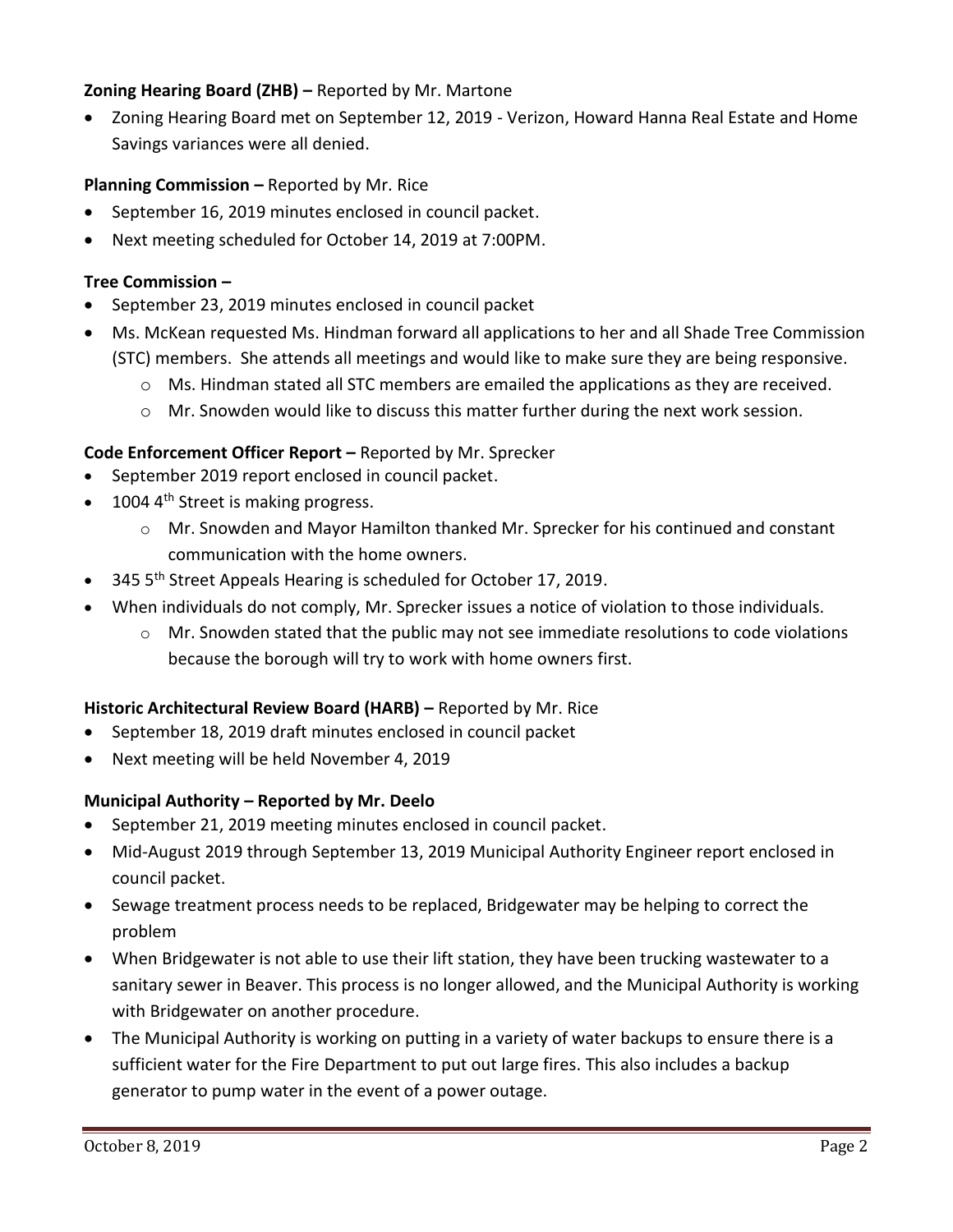In the process of replacing chlorine gas from drinking water.

# **Council Committee Reports**

# **Public Safety/Code Enforcement –** Reported by Mr. Sebastian

 Meeting will be scheduled with Chief Madgar, Mr. Sprecker and Mr. Sebastian regarding the ordinance of parking of commercial vehicles

# **Finance** – Reported by Mr. Perini

 Informative report from Finance Manager enclosed in council packet. Requested Council members to review the report closely to be prepared for the next Work Session.

# **Highway –** Reported by Mr. Martone

- Tentative start date for Phase 2 paving is October 21, 2019
	- o No parking signs will be posted, and e-blast will be sent out to residents. Project is expected to take a week to complete. Side streets will be closed while work is in progress.
- Access Road Our Solicitor mailed a courtesy letter dated September 30, 2019 to Bridgewater notifying them of the construction project which will require the usage of West Bank Lane to enter and exit Beaver Borough's and Municipal Authority's property.
	- $\circ$  Borough is tentatively expected to start work October 14, 2019. Work will take approximately 3 weeks.

## **General Government –** No report

# **Recreation –** No report

# **Reports**

# **Manager's/Police Report –** Reported by Chief Madgar

- Reviewed September 2019 report enclosed in council packet.
- September Rental Registration registered 3, inspected 71, re-inspected 5.
	- o Total Rental Registration as of October 2019 registered 624, inspected 333, re-inspected 104
- Looking into the possibility of starting up Commercial Inspection in the Business District similar to the Rental Registration.
	- $\circ$  Mr. Deelo asked if the Borough would need an ordinance to implement this kind of inspection.
		- Solicitor Fedeles Yes, council would need to vote and pass an ordinance.
	- o Ms. McKean asked if a lot of problems are being noticed in businesses when inspections are being done in apartments above.
		- Chief Madgar Many apartments have separate entrances but not many serious problems are being noticed.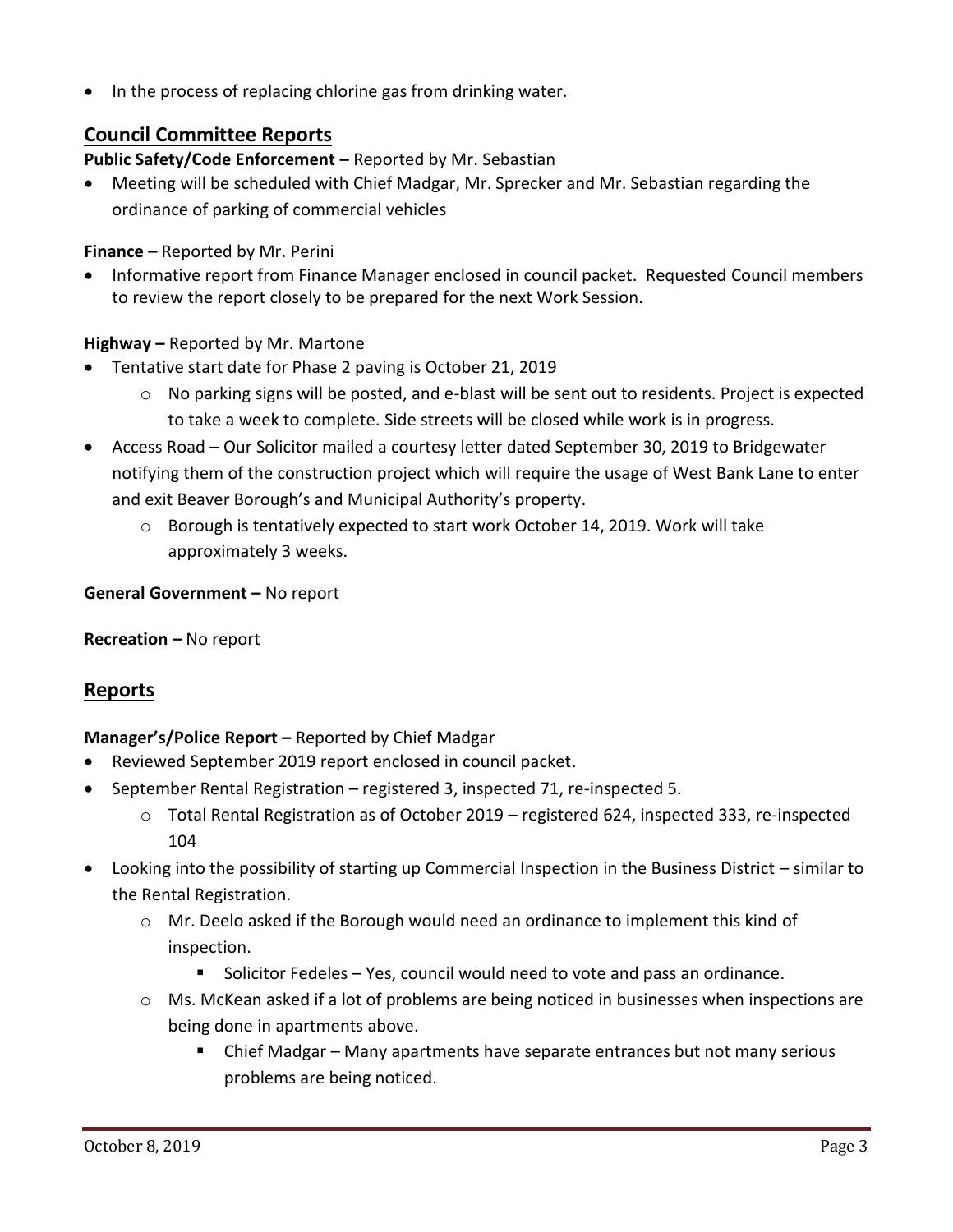- Another Recycling Grant has opened up. Will discuss with the Municipal Authority to see if we can apply for paving, fencing and lighting of the dump site.
- The Highway Department new hire, Justin Quigley, was interviewed twice prior to being hired this time.
- Letter included in the council packet from a resident to the borough stating that their landlord is raising their rent because of the Rental Registration fee.
	- o Tenants were given incorrect information from their landlord.

# **President's Report –**

- Announced there will be an Executive Session after the council meeting is adjourned to discuss litigation. There will not be any motions after the Executive Session.
- Informed that the Quay Square project received a \$50,000 grant bringing the total to \$60,000.

## **Mayor Hamilton –**

- Veterans Day Parade will be held in Beaver Falls.
- Mr. Madgar Will be meeting with the High School regarding making changes to the Homecoming parade route.

# **Fire Department** – Reported by Mr. Perini

- Fire Department Open House October 19, 2019, 12PM 4PM
- Who is responsible for the fire whistle?
	- $\circ$  Chief Madgar First Energy, 911 center can also access the fire whistle.

### **Emergency Management Coordinator - No report**

# **Borough Engineer and Borough Municipal Authority Engineer –** Reported by Mr. Martone

- Reviewed the September 2019 Borough Engineer monthly report enclosed in council packet.
- Meeting with Columbia Gas on September 20, 2019 to go over tentative gas lines to be replaced in 2020.
- Mr. Perini asked why we are not requiring Columbia Gas to commit to the gas lines they are going to replace so residents are not replacing their sidewalks before they pave. If the borough can have Columbia Gas commit, the borough can give residents more time to plan to replace their sidewalks.
	- o Mayor Hamilton Emergencies may come up that will alter their plans
	- o Chief Madgar Stated he does not feel comfortable showing revenue of Columbia Gas \$80,000 and Liens \$20,000, these amounts are not a guarantee.
	- $\circ$  Chief Madgar Consider putting a notice in the magazine that some residents will need to replace out of compliance sidewalks and curbs in the next few years.

# **Solicitor Report –**

 Fiber Optics company wants to start in Midland Borough and end in Boardman, Ohio. Fiber Optics would run underground through Beaver Borough. The utility company will attend a Borough Work Session to discuss a plan with council.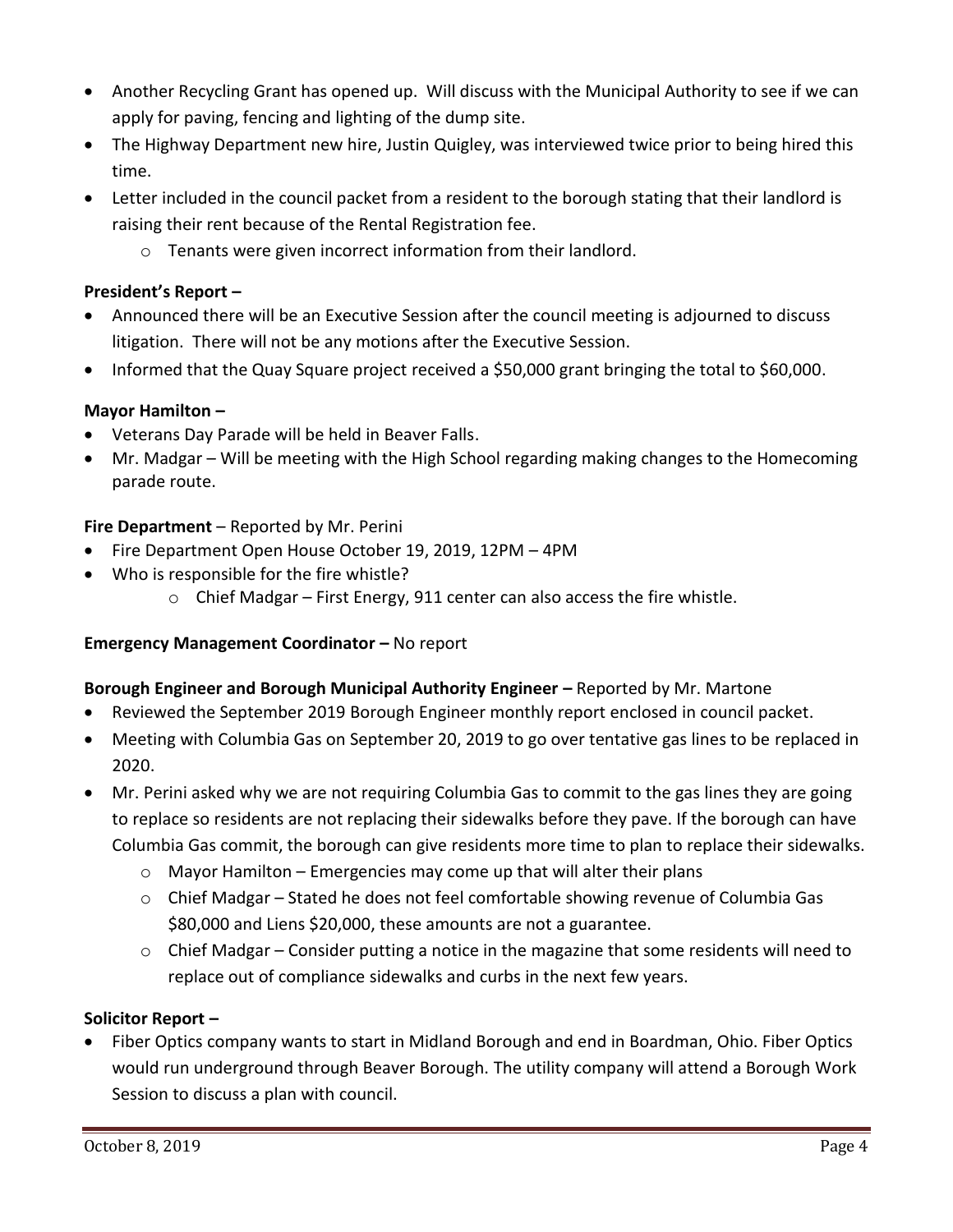# **Old Business**

## **Motion – Adding a No Parking designation for Center Way**

*Motion by Mr. Sebastian, I move that Beaver Borough Council direct the Solicitor to advertise the proposed ordinance by adding a No Parking designation for Center Way in Chapter 15-304 of the Borough's Code of Ordinances. Parking will be prohibited on Center Way in both directions from Wilson Avenue to East End Avenue. Seconded by Mr. Andres. Voice vote passed unanimously.*

#### **Motion – Adding a Stop Sign at the intersection of Bank Street and Navigation Street**

*Motion by Mr. Sebastian, I move that Beaver Borough Council direct the Solicitor to advertise the proposed ordinance by adding a Stop Sign at the intersection of Bank Street and Navigation Street in Chapter 15-204.1 of the Borough's Code of Ordinances. A stop sign will be placed on Navigation Street and the through street is Bank Street in a direction of travel Northbound and Southbound. Seconded by Ms. King. Voice vote passed unanimously.*

## **Motion – Restricting turning on Harlem Lane**

*Motion by Mr. Sebastian, I move that Beaver Borough Council direct the Solicitor to advertise the proposed ordinance by restricting turning on Harlem Lane in Chapter 15-208.1 of the Borough's Code of Ordinances. Any turning, whether left or right, from Harlem Lane traveling in a westbound direction onto Market Street is prohibited. Seconded by Ms. McKean. Voice vote passed unanimously.*

## **New Business**

## **Motion – Appoint Student Representatives to Shade Tree Commission** *Motion by Ms. McKean, Effective immediately, I move that Beaver Borough Council appoint the following student representatives to the Shade Tree Commission: Asia Frantz and Krystof Purtell. Seconded by Mr. Sebastian. Voice vote passed unanimously.*

# **Motion – Confirm the boundary line location at 443 Third Street**

*Motion by Mr. Deelo, I move that Beaver Borough Council authorize the Borough Engineer to confirm the boundary line locations for 443 Third Street extending into the Beaver Borough parking lot, by performing a field survey accompanied by a sealed and certified Plan of Survey. Seconded by Ms. King. Voice vote passed unanimously.*

# **Motion – Refund Parking Spot payment**

*Motion by Mr. Deelo, Based upon review and analysis by our Borough Engineer, 443 Third Street (purchased by North Beach Drive, LLC on May 1, 2019) property line extends into the Beaver Borough parking lot and encompasses 3 parking spaces. Therefore, I move that Beaver Borough Council authorize reimbursement of \$333.50 to Demetrios Pappen for the payment of parking space #3 as well as \$1,000 for parking spaces #1 and #2 (rented to Crave Restaurant) in the Beaver Borough parking lot. Seconded by Mr. Perini. Voice vote passed unanimously.*

### **Motion – Hire Laborer for the Highway Department**

*Motion by Mr. Sebastian, I move that Beaver Borough Council hire Justin Quigley in the position of Laborer in the Highway Department effective October 7, 2019.. Seconded by Ms. King. Voice vote passed unanimously.*